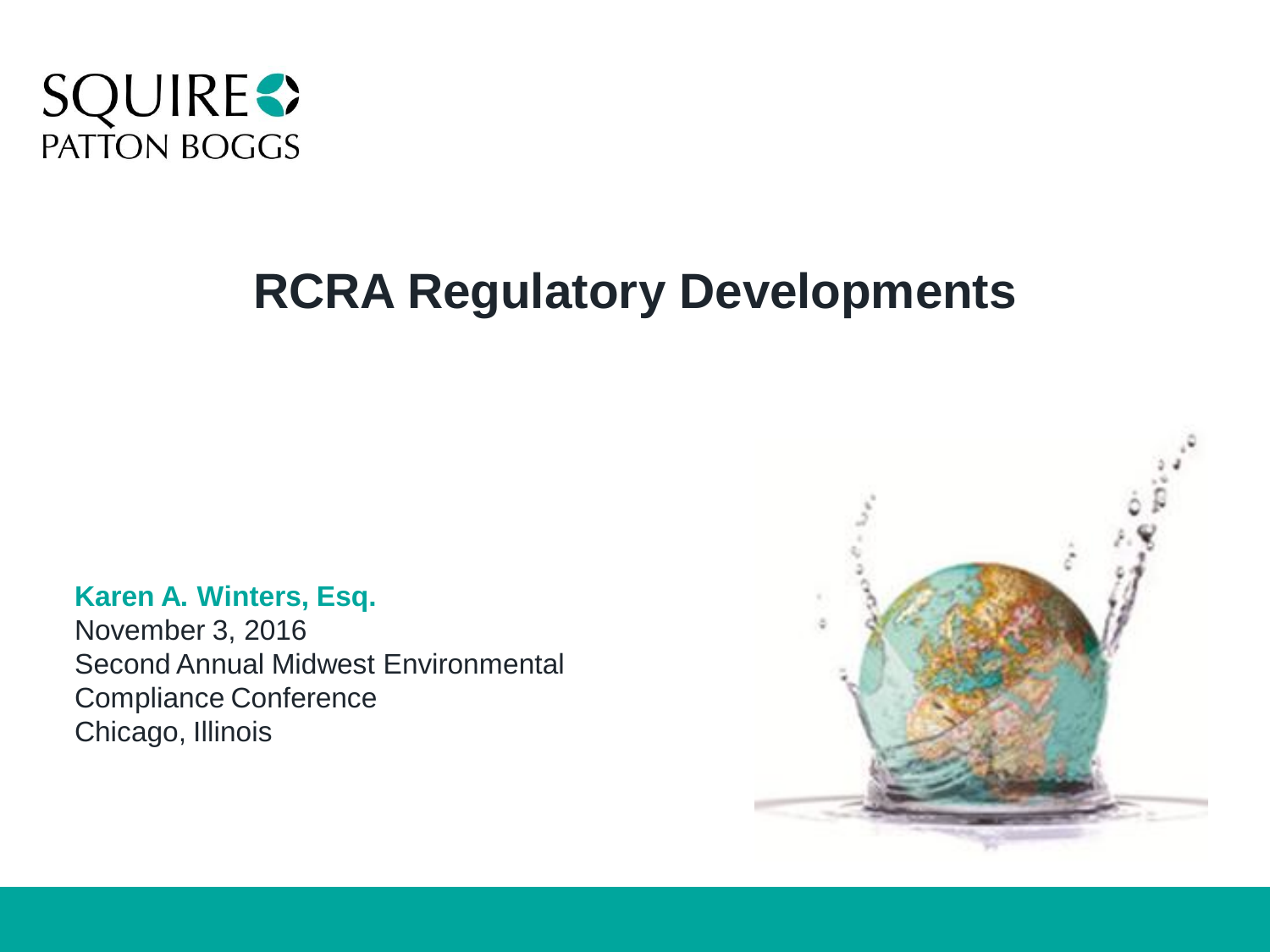

- **Background**
	- **RCRA Generally**
		- The Resource Conservation and Recovery Act, 42 USC §§6901 *et seq* ("RCRA") established "cradle to grave" requirements applicable to the management of hazardous waste in the US by generators, transporters and disposal facilities. By definition, a "hazardous waste" is "any "solid waste" that is either listed as a hazardous waste by US EPA in its regulations at 40 CFR Part 261 Subpart D or exhibits the hazardous waste characteristic of ignitability, corrosivity, reactivity or toxicity, as defined in 40 CFR Part 26, Subpart C. If a material is a hazardous waste, that material is subject to the full panoply of regulation under Subtitle C of RCRA and regulations promulgated pursuant thereto.
		- A threshold question is, however, whether the material in question is a "solid waste." In other words, material cannot be a hazardous waste unless it is first a solid waste. RCRA defines the term "solid waste" as "any garbage, refuse, sludge… *and other discarded material*." See 42 USC §6903(27) and 40 CFR §261.2. Since 1980, US EPA has interpreted the term "discarded" as encompassing both materials that are destined for disposal as well as materials that are destined for recycling. This interpretation is reflected in US EPA's definition of solid waste at 40 CFR §261.2.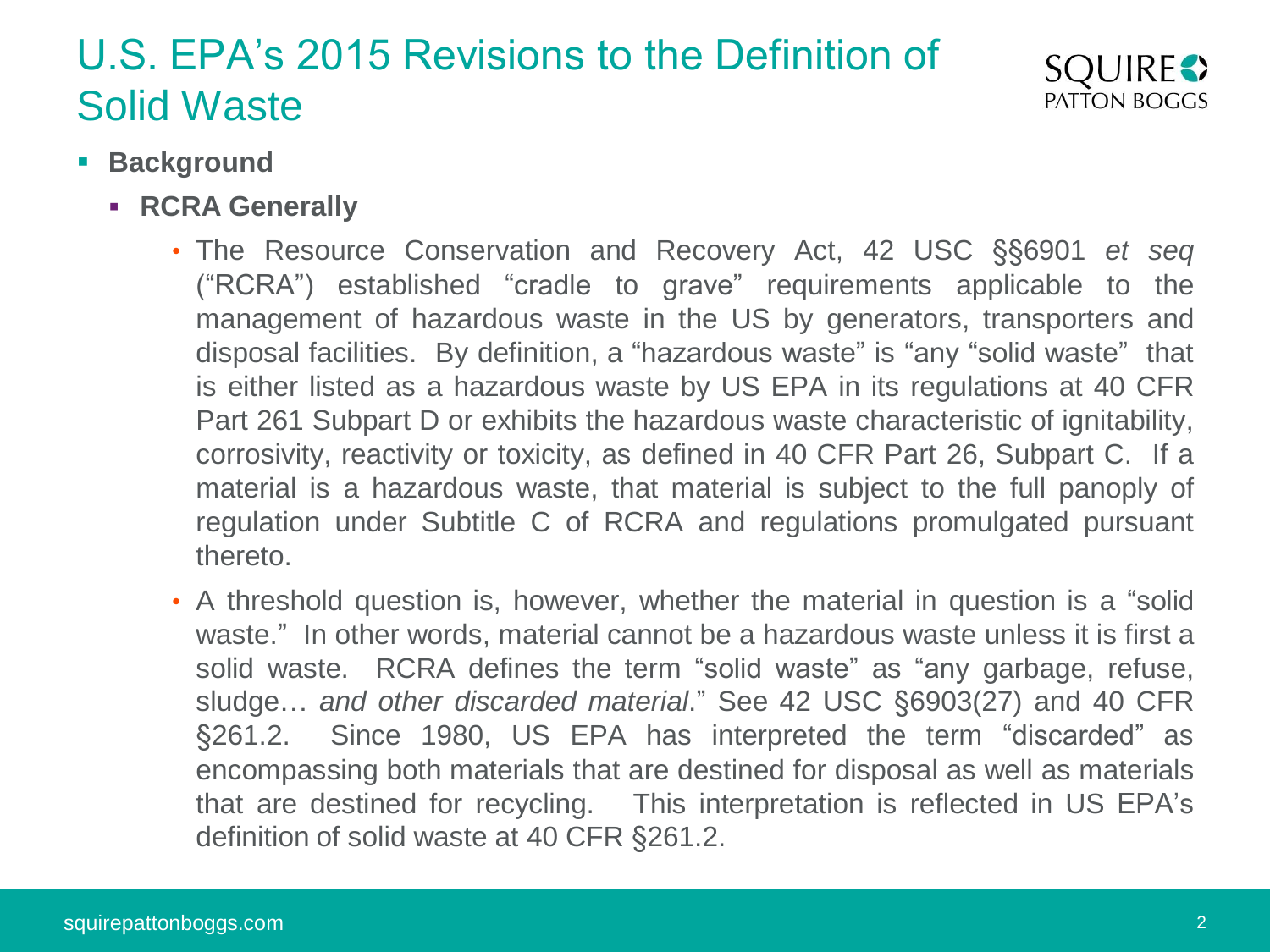

- **RCRA Recycling Exemptions Historically**
	- **Historically, US EPA's definition of solid waste separated hazardous secondary** materials recycled by being reclaimed into two categories: those that were classified as solid waste when recycled by being reclaimed and therefore subject to regulation under Subtitle C and those that were not.
	- **Those hazardous secondary materials that were classified as solid waste when** recycled by being reclaimed were "spent materials," "sludges" listed in 40 CFR §261.31 or §261.32, "byproducts" listed in 40 CFR 261.31 or 261.32 and "scrap metal."
	- Those hazardous secondary materials that were not classified as solid waste when recycled by being reclaimed were "byproducts" or "sludges" that exhibit a characteristic of hazardous waste and "commercial chemical products" that are either listed in 40 CFR §261.53 or exhibit a characteristic of hazardous waste.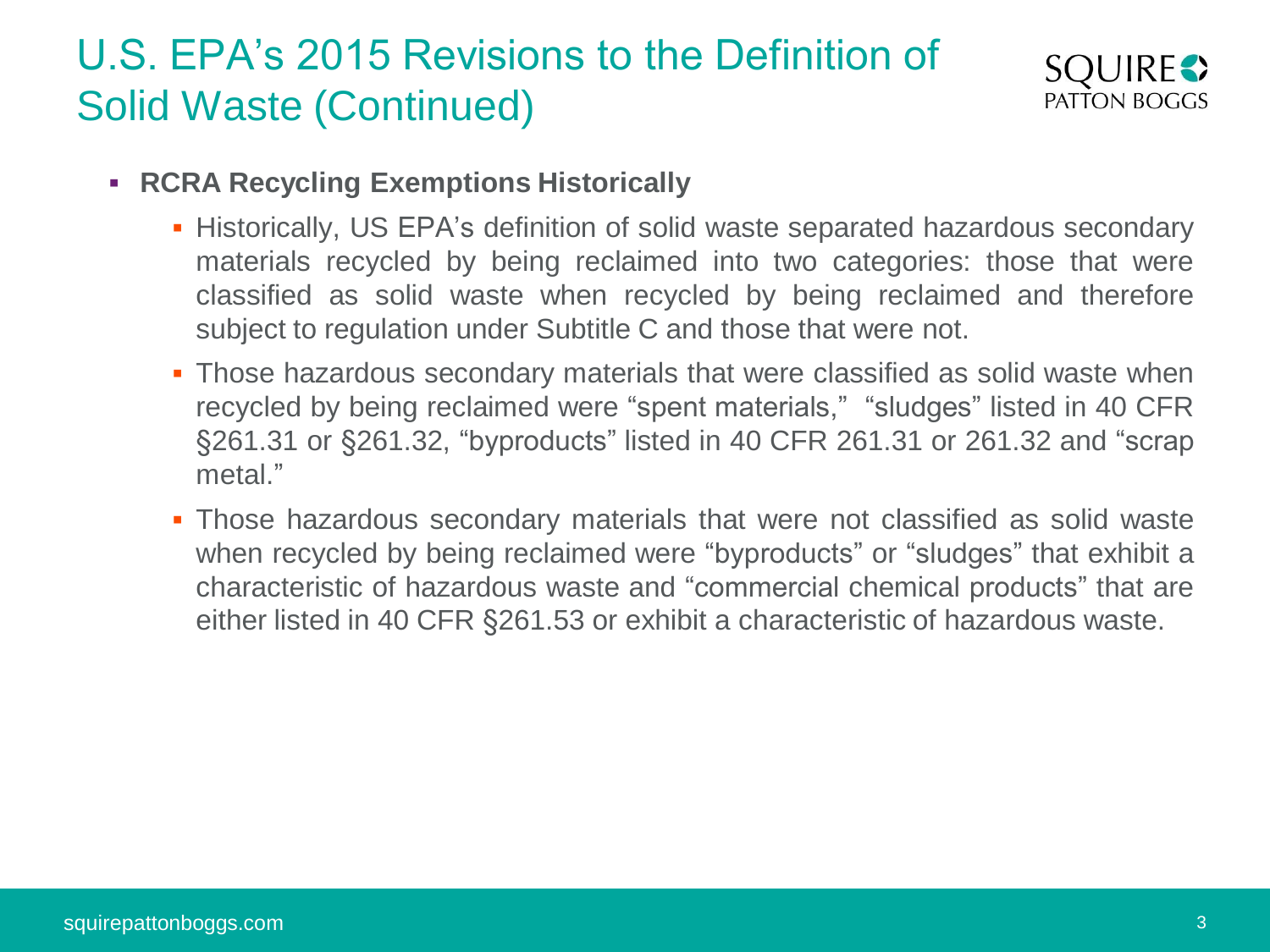

#### **US EPA's 2008 Revisions to the Definition of Solid Waste**

- After years of litigation as to the appropriate scope of regulation of recycled materials under RCRA, US EPA on several occasions proposed to reexamine the regulatory status of these hazardous secondary materials and revise the definition of solid waste. US EPA ultimately finalized revisions to the definition of solid waste in 2008, creating two specific exemptions for hazardous secondary materials recycled by being reclaimed at 40 CFR 261.2, those being:
	- An exemption under 40 CFR  $\S 261.2(a)(2)(ii)$  and 40 CFR  $\S 261.4(a)(23)$  for hazardous secondary materials generated and reclaimed under the control of the generator; and
	- An exemption under 40 CFR §261.4(A)(24) for hazardous secondary material generated and then transferred to another person for the purpose of reclamation. Both of these exemptions were largely self implementing and subject to a host of terms and conditions outlined in the rule, including a requirement that the recycling be "legitimate." *See 73 Fed. Reg. 64668 (October 30, 2008).*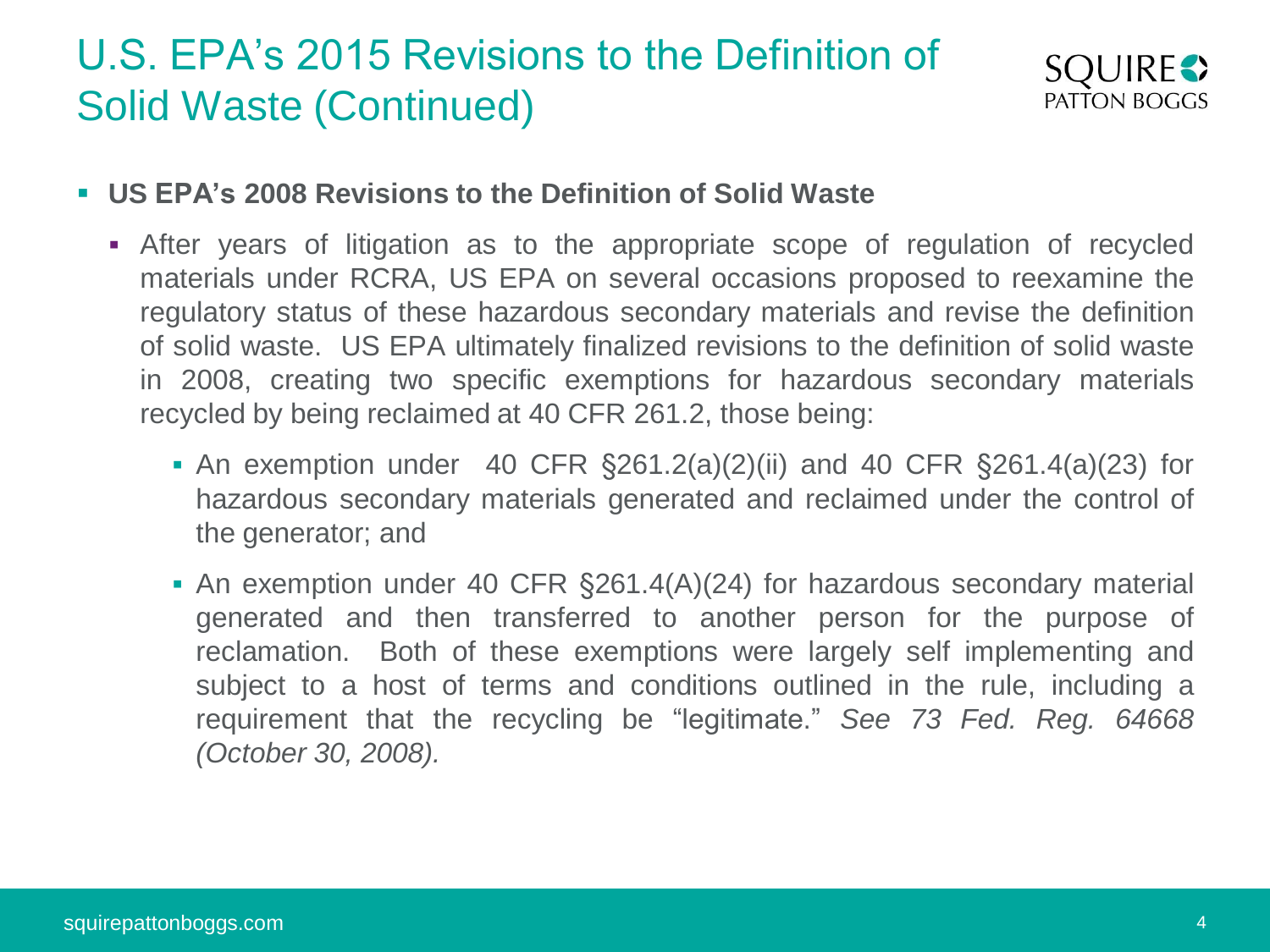

- In a settlement agreement with The Sierra Club entered in a challenge to the final rule, US EPA agreed to propose and finalize, by December 30, 2012, further revisions to the definition of solid waste. US EPA finalized revisions to the definition of solid waste at 40 CFR §261.2 in response to the settlement agreement with the Sierra Club which were published in the Federal Register in early 2015. *See 80 Fed. Reg. 1694 (January 13, 2015).*
- The 2015 revisions represent a significant retraction with respect to the exclusions for hazardous secondary materials recycled by being reclaimed from the 2008 exemptions.
	- US EPA maintained the existing exemption for hazardous secondary material generated and legitimately reclaimed within the US and its territories and under the control of the generator, provided the material complies with the revised requirements of 40 CFR §261.4(a)(23(i) and (iii).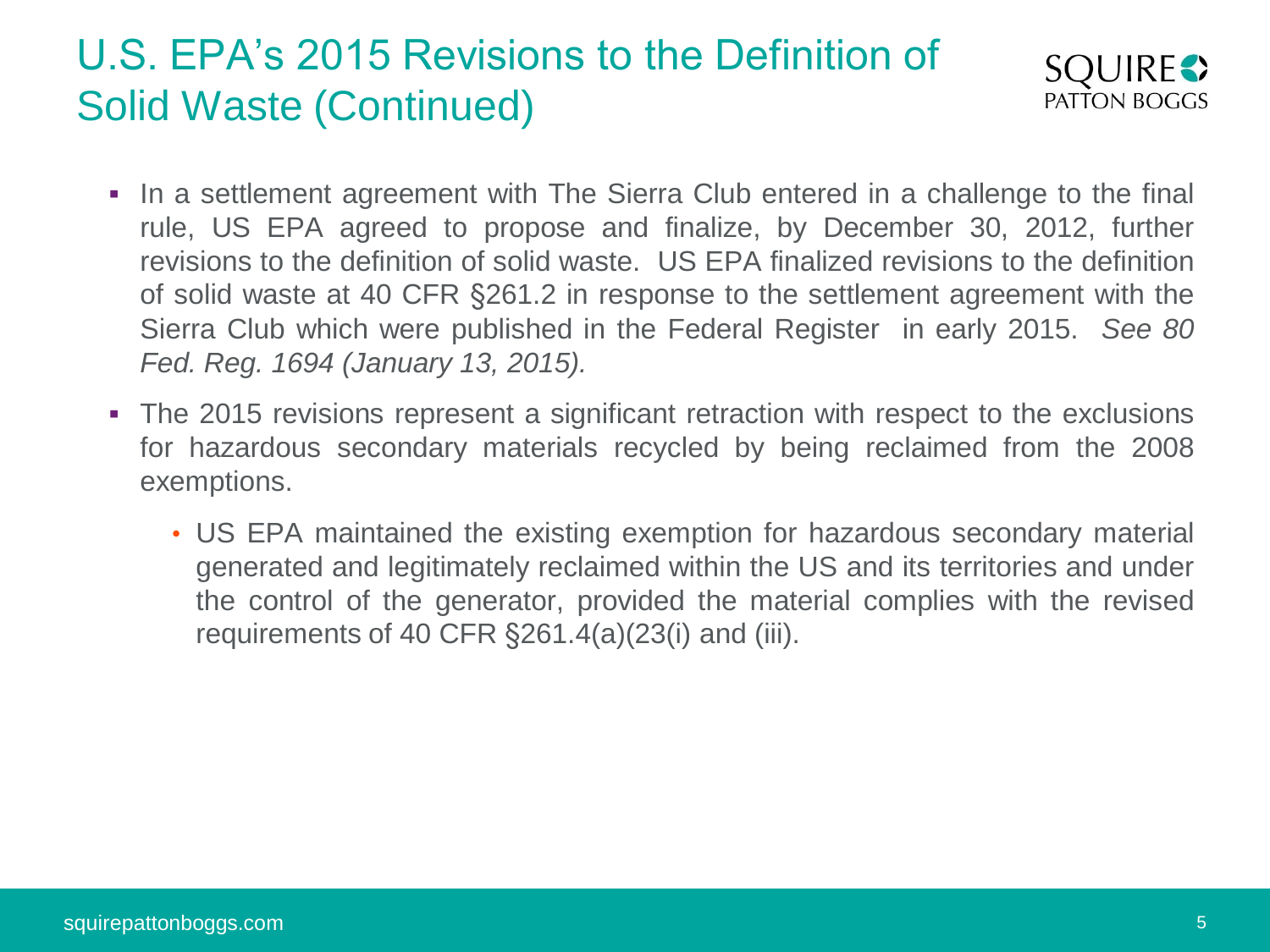

- US EPA essentially withdrew the exemption under 40 CFR §261.4(a)(24) for hazardous secondary materials generated and then transferred to another person for the purpose of reclamation and replaced it with a verified recycler exclusion. The verified recycler exclusion allows a generator of hazardous secondary materials to recycle hazardous secondary materials without having to treat the materials as a solid waste if the materials are sent to a verified recycler of hazardous secondary materials, either a RCRA permitted facility, or one who has obtained a verified recycler variance from US EPA or an authorized state.
- US EPA also added a general prohibition against sham recycling and, defining sham recycling as recycling that is not "legitimate" as defined in 40 CFR §260.43.
- **Recycling Exemptions** 
	- **Revisions to the Exclusion under 40 CFR** §**261.4(a)(23) for Hazardous Secondary Materials Generated and Reclaimed Under the Control of the Generator**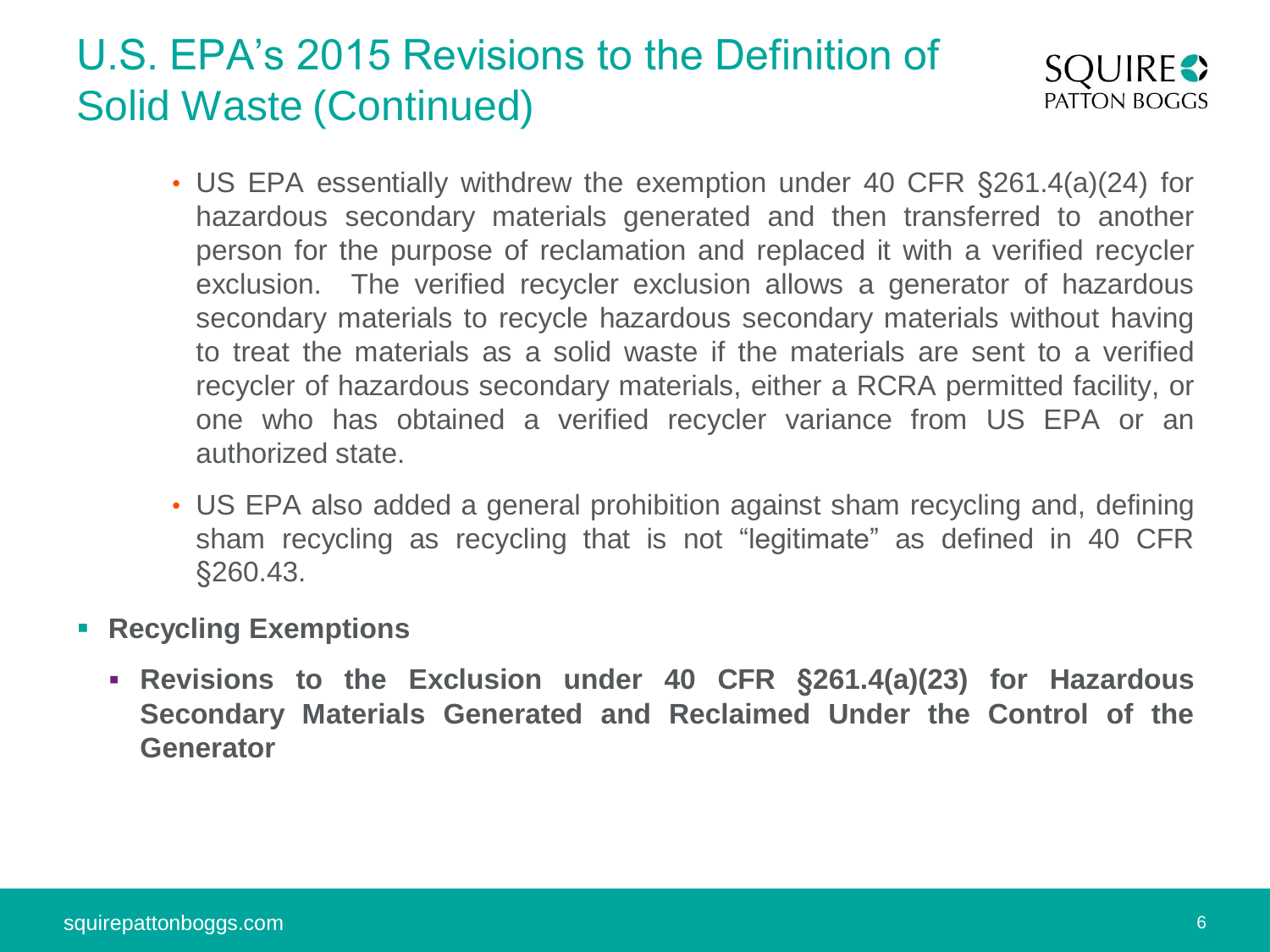

- US EPA retained the exclusion for hazardous secondary materials generated and legitimately reclaimed within the US or its territories and under the control of the generator, provided the material complies with the revised requirements of 40 CFR §261.4(a)(23)(i) and (iii).
- The exclusion is available in circumstances where the hazardous secondary material is generated and reclaimed at the generating facility, where the hazardous secondary material is generated and reclaimed at different facility, where the hazardous secondary material is generated and reclaimed at different facilities, if the reclaiming facility is controlled by the generator or if both the generating facility and the reclaiming facility are controlled by a "person" as defined in 40 CFR §260.10.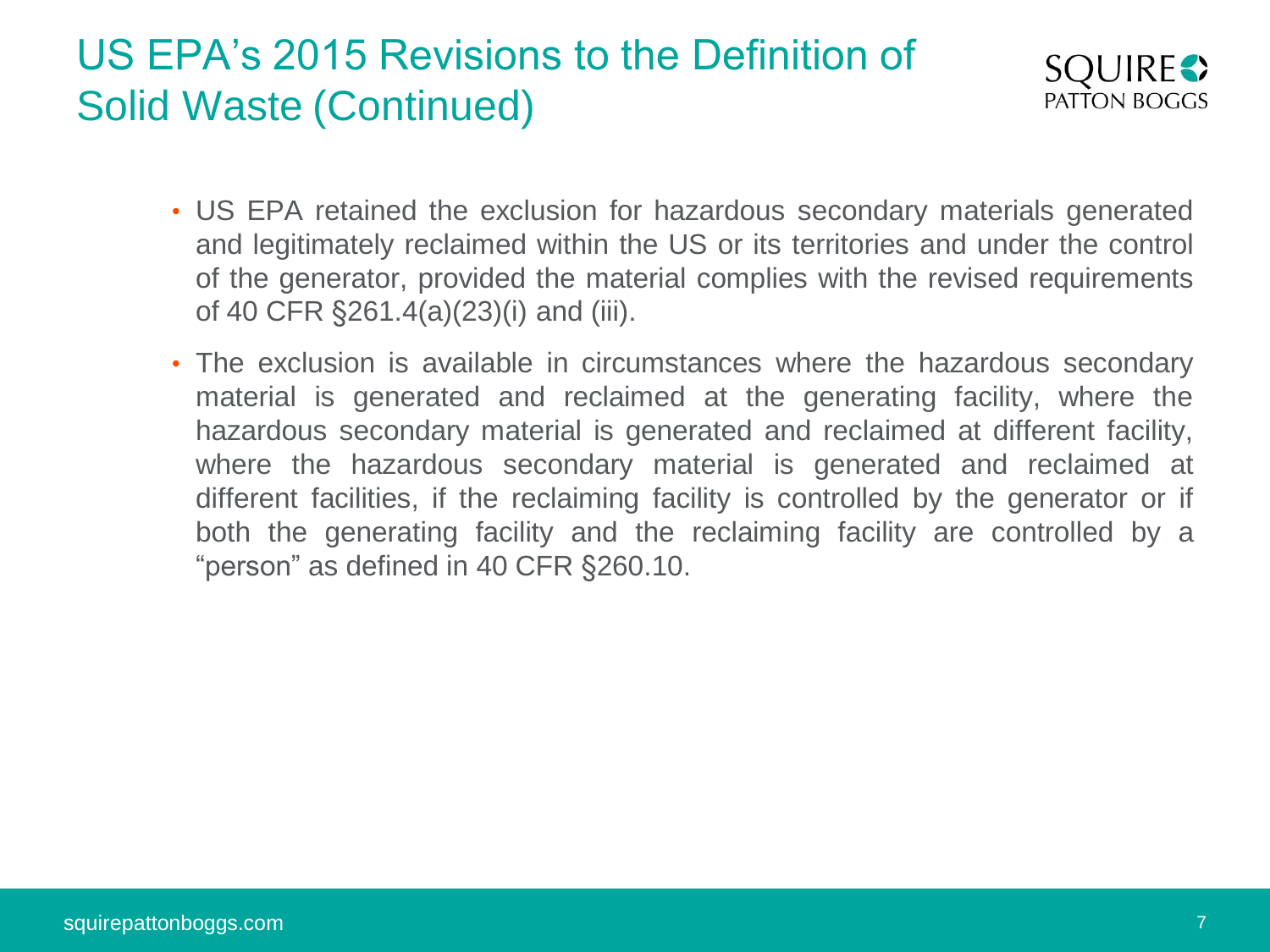

- **Withdrawal of the Exclusion Under 40 CFR** §**261.4(a)(24) for Hazardous Secondary Material Generated and Then Transferred to Another Person for the Purpose of Reclamation with the "Verified Recycler" Exclusion**
	- US EPA withdrew the exemption under 40 CFR §261.4(a)(24) for hazardous secondary materials generated and then transferred to another person for the purpose of reclamation and replaced it with that US EPA refers to as the "verified recycler" exclusion. Hazardous secondary materials that are generated and then transferred to a verified reclamation facility for the purpose of reclamation are not solid wastes provided the requirements of 40 CFR §261.4(A)(24) are met. The material must not be handled by any person or facility other than the hazardous secondary material generator, transporter, intermediate facility or reclaimer and, while in transport, must not be stored for more than ten (10) days at a transfer facility, and packaged according to US DOT requirements. In addition to the conditions that must be met below, hazardous secondary materials generators, reclaimers and intermediate facilities must satisfy certain conditions regarding recordkeeping, management as an analogous raw material, residuals management and financial assurance. See 40 CFR §261.(a)(24)(v) and (vi).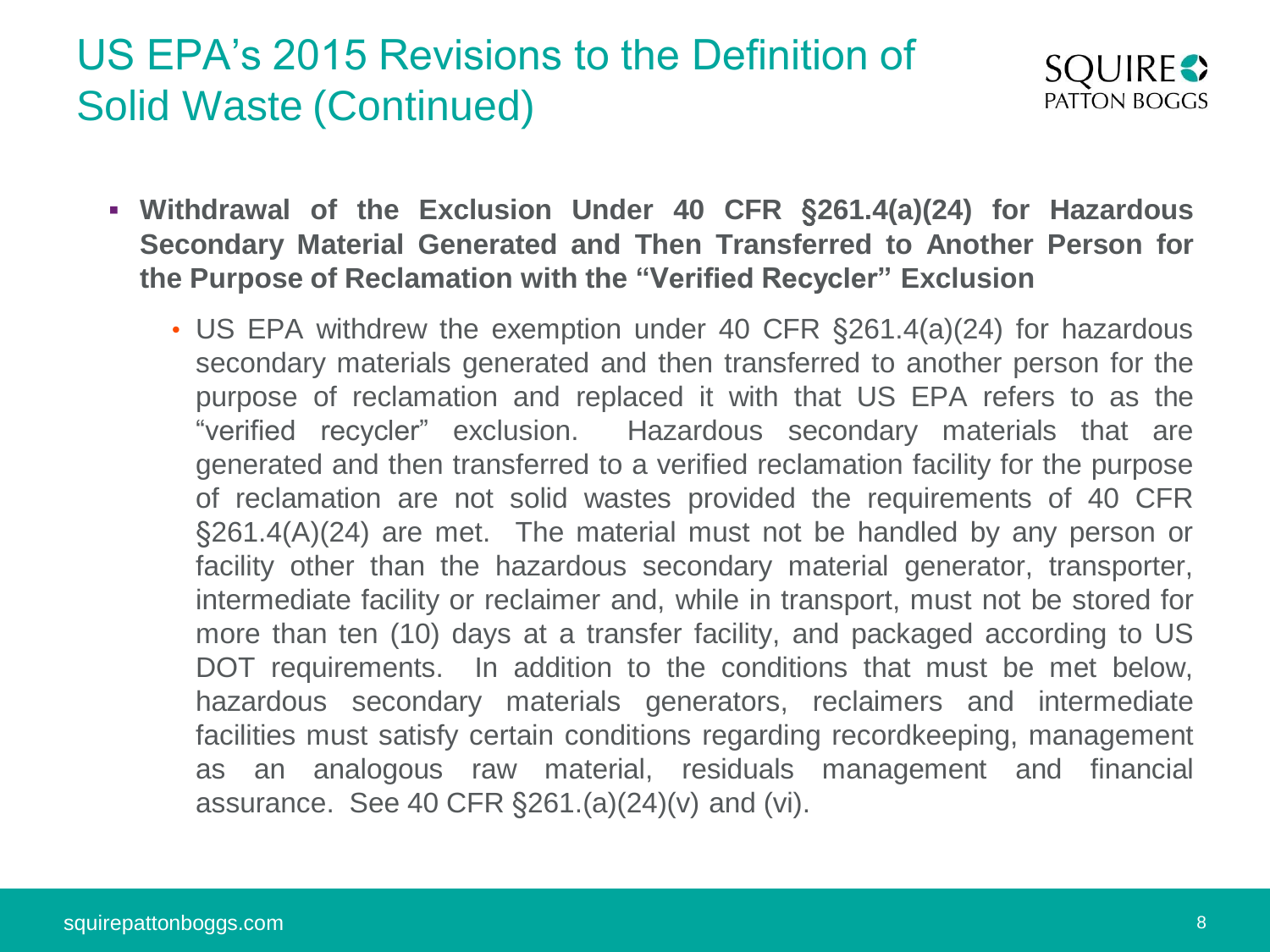

- **Conditions Common to Both Exemptions**
	- **Requirement that the Hazardous Secondary Material be "Contained"**
		- Both exemptions require that the hazardous secondary material be "contained" in accordance with the definition set forth in 40 CFR §260.10.
	- **Requirement that there Be No Speculative Accumulation**
		- Both exemptions require that the hazardous secondary material not be "accumulated speculatively." US EPA revised the definition of "accumulated speculatively" at 40 CFR §261.61 to include the requirement that "materials must be placed in a storage unit with a label indicating the first date that the material began to accumulate. If placing a label on the storage unit is not practicable, the accumulation period must be documented through an inventory log or other appropriate method."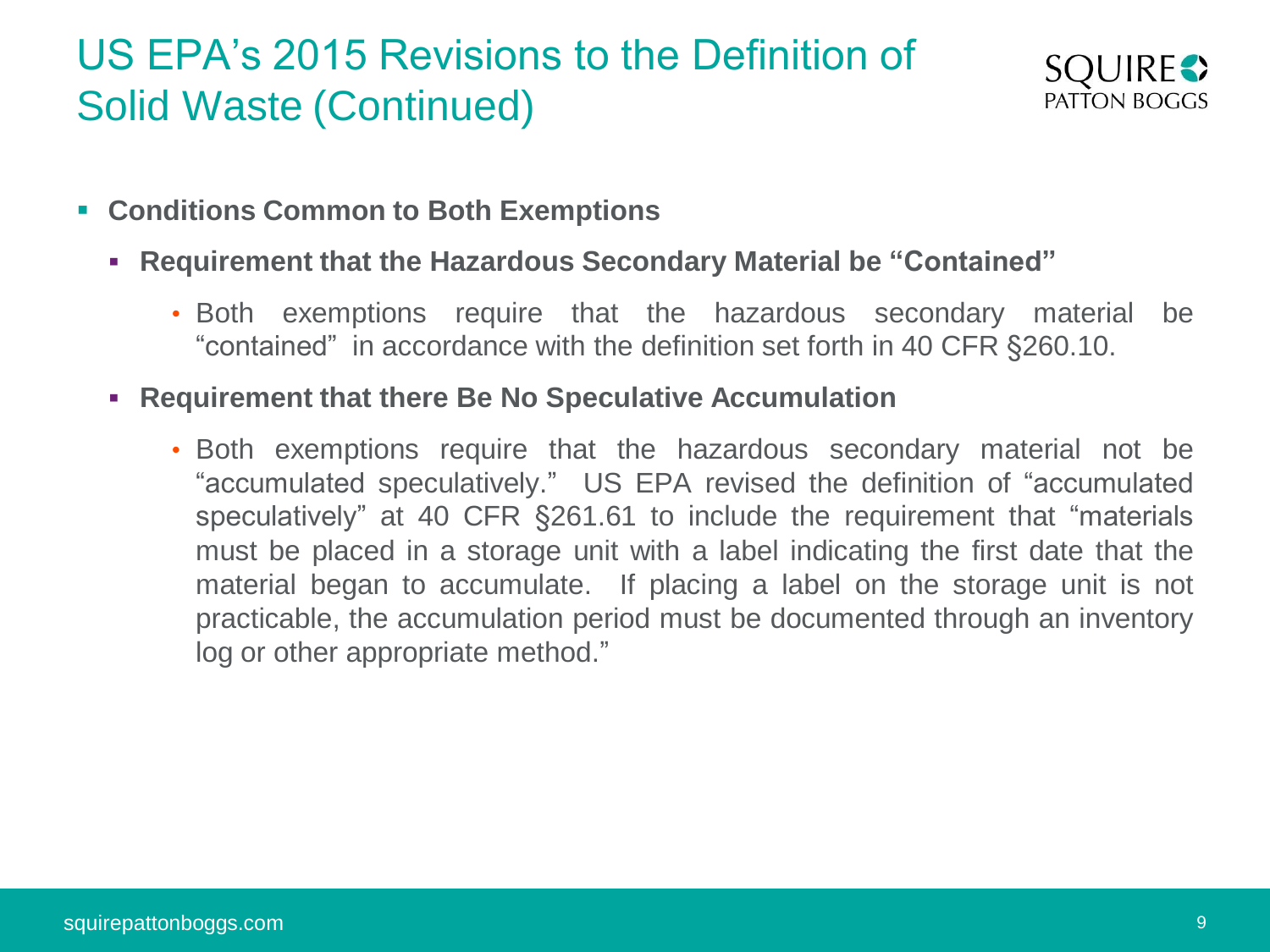

- **Notification of Intended Use of Exemption**
	- Both exemptions require notification of US EPA with respect to the intended and continued use of the variance. *See 40 CFR* §*260.42.*
- **Emergency Preparedness and Response**
	- Both exclusions require compliance with the emergency preparedness and response requirements for management of excluded materials at 40 CFR Part 261, Subpart M.
- **Conditions Common to Both Exemptions**
	- **Legitimate Recycling**
		- Both exemptions require that the recycling be "legitimate." US EPA strengthened its long-standing policy with the addition of a general prohibition against "sham" recycling at 40 CFR 260.43. US EPA also revised the legitimacy criteria in 40 CFR 260.43 so that legitimacy is defined as follows: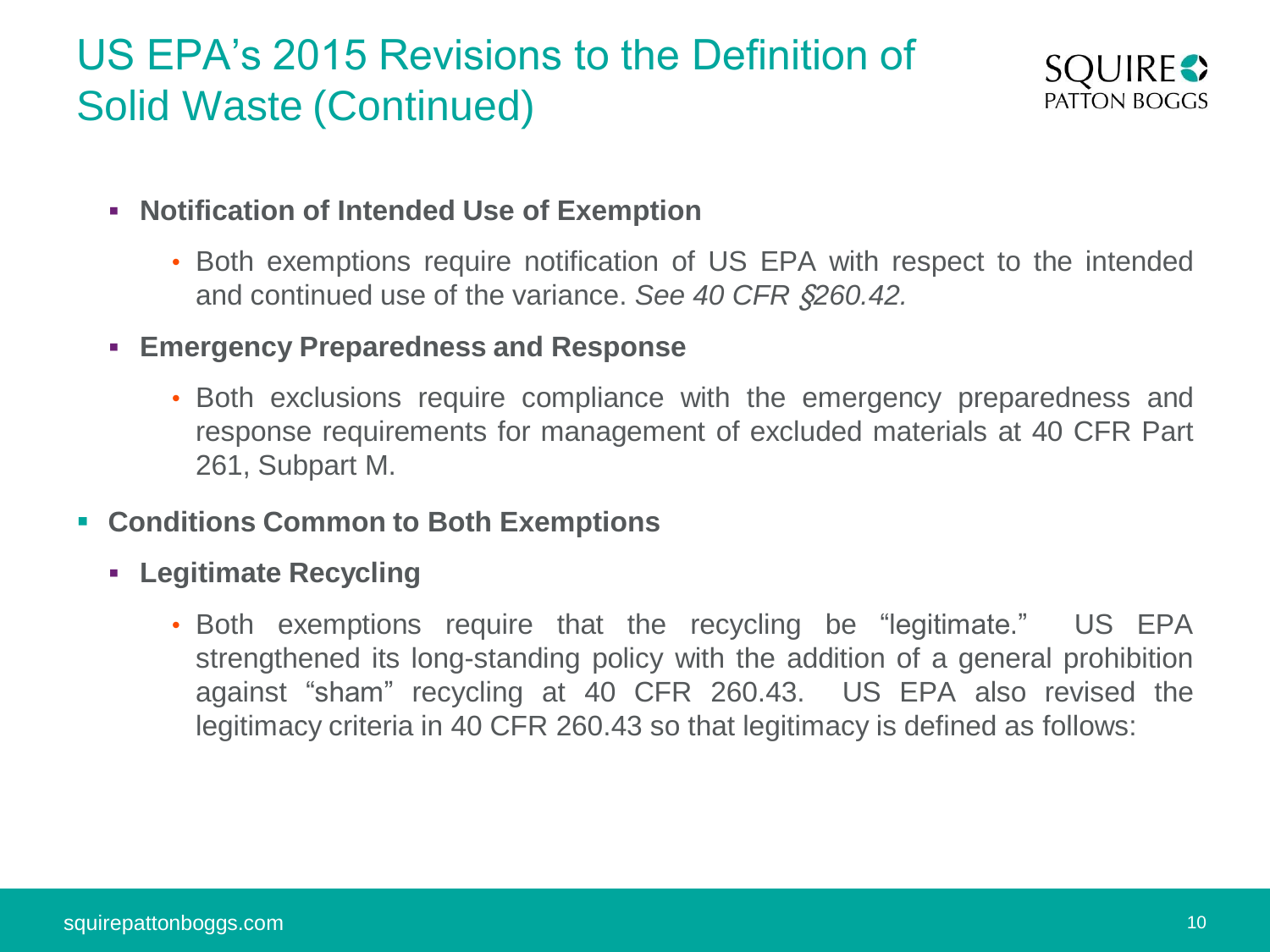

- Legitimate recycling must involve a hazardous secondary material that provides a useful contribution to the recycling process or to a product or intermediate of the recycling process in accordance with 40 CFR §260.43(a)(1)
	- Contributes valuable ingredients to a product or intermediate
	- Replaces a catalyst or carrier in the recycling process
	- If the source of a valuable constituent recovered in the recycling process, is recovered or regenerated by the recycling process or is used as an effective substitute for a commercial product
- The recycling process must produce a valuable product or intermediate in accordance with the criteria set forth in 40 CFR §260.43(a)(2)
	- Sold to a third party
	- Used by the recycler as an effective substitute for a commercial product or as an ingredient or intermediate in an industrial process
- The generator and the recycler must manage the hazardous secondary materials as a valuable commodity when it is under their control in accordance with 40 CFR §260.43(a)(3)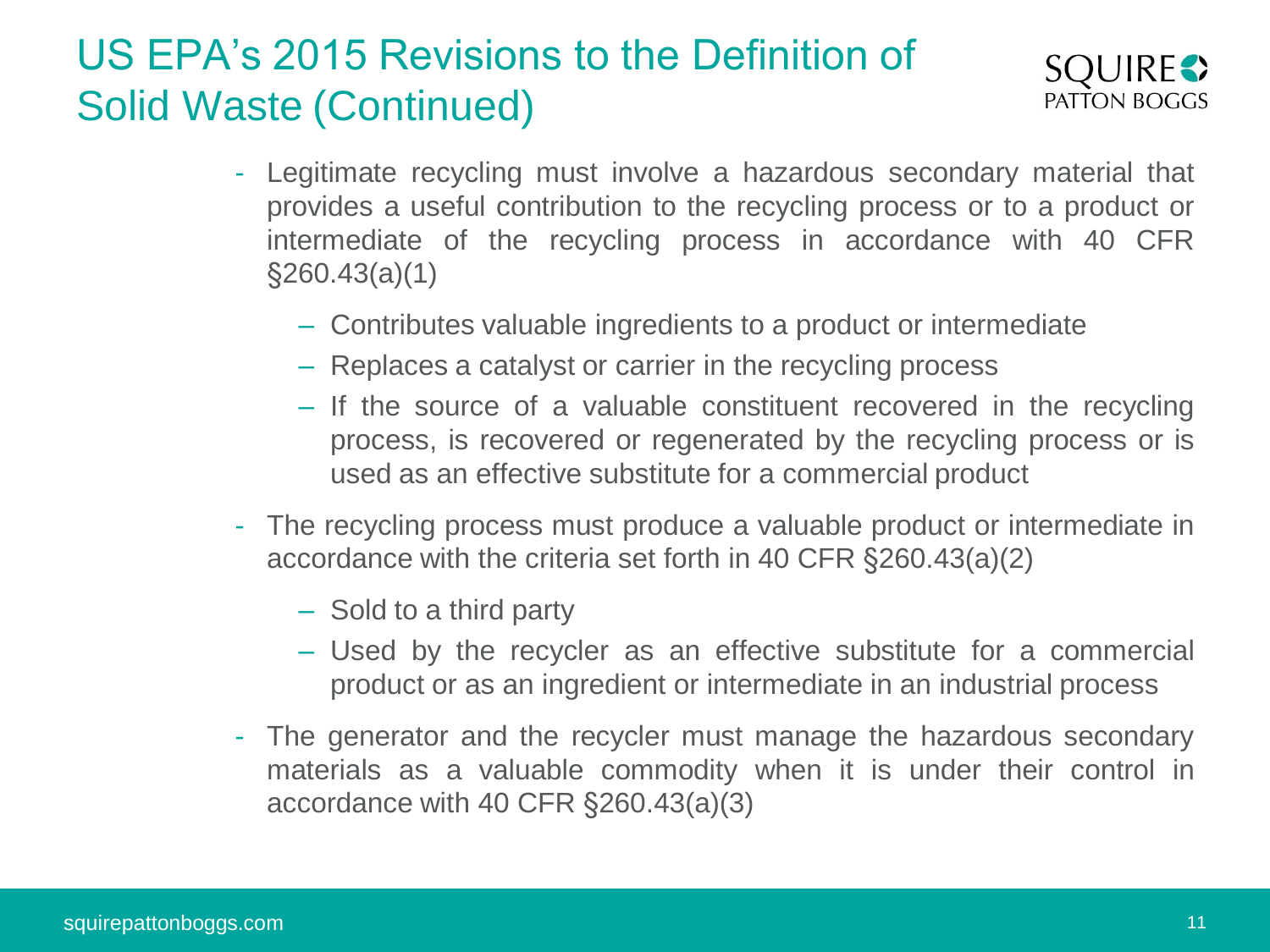

- Where there is an analogous raw material, the hazardous secondary material must be managed , at a minimum, in a manner consistent with the management of the raw material or in an equally protective manner
- Where there is no analogous raw material, the hazardous secondary material must be contained
- The product of the recycling process must be comparable to a legitimate product or intermediate in accordance with the criteria set forth in 40 CFR §260.43(a)(4)
	- Where there is an analogous raw material, the product is comparable if the product does not exhibit a hazardous characteristic that analogous products do not exhibit and the concentrations of hazardous constituents found in Appendix VII of part 261 in the product or intermediate are at levels that are comparable to or lower than those found in analogous products or at levels that meet widely recognized commodity standards and specifications
	- Where there is no analogous raw material, the product is comparable where the product is a commodity that meets widely recognized commodity standards and specifications or the hazardous secondary materials are returned to the original process from which they were regenerated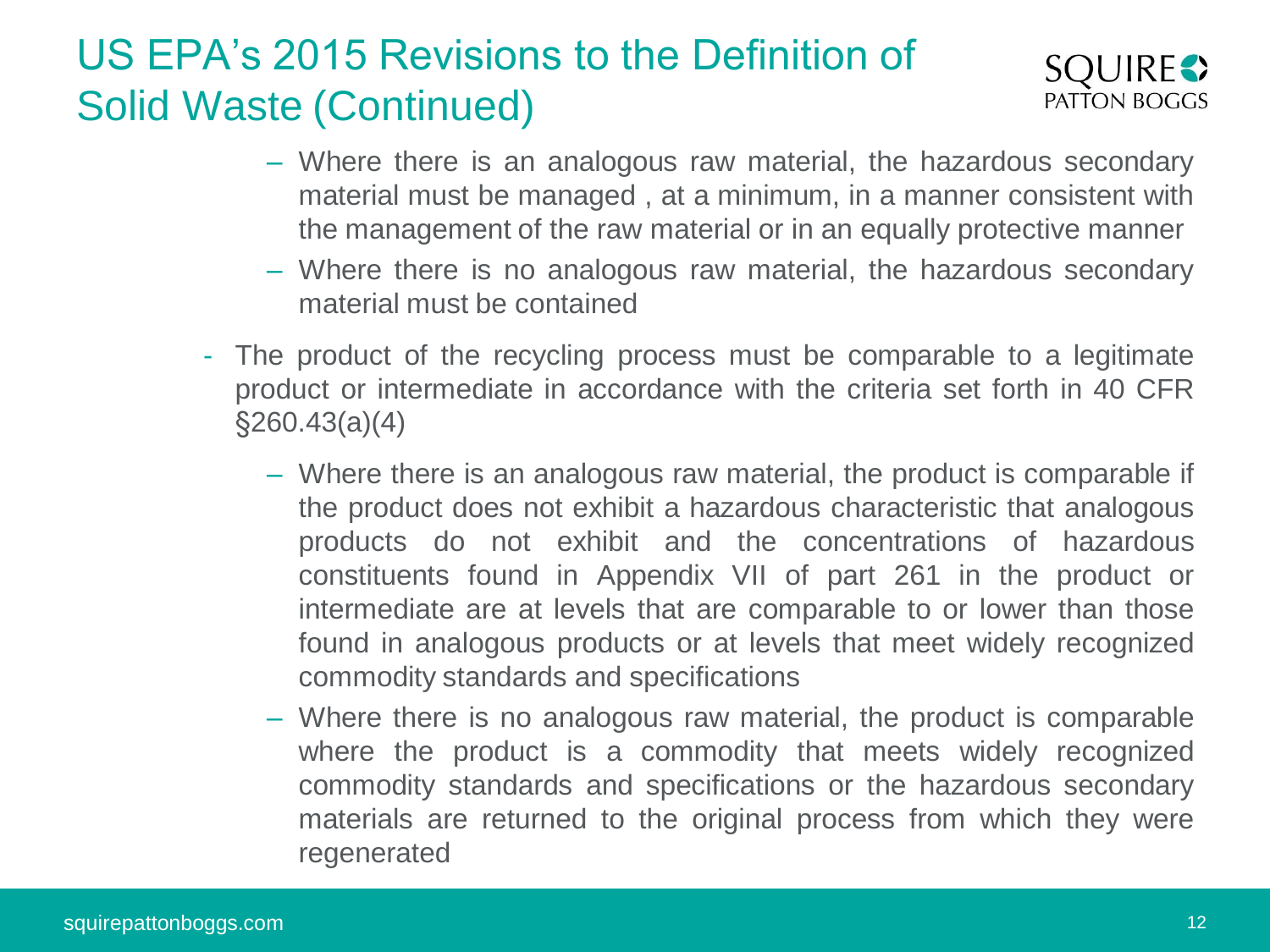

#### **Additions to and Revisions of the Variance Procedures in 40 CFR Part 260**

- **Verified Recycler Variance**
	- 40 CFR §260.30(f) allows the Administrator to determine on a case by case basis that "hazardous secondary materials are not solid waste where they are transferred for reclamation and managed at a verified reclamation facility or intermediate facility where the management of the hazardous secondary material is not address under a RCRA Part B permit or interim status standards." *See 40 CFR* §*260.30(f).* The criteria for issuance of the variance is outlined at *40 CFR 260.30(F):*
		- The reclamation facility or intermediate facility must demonstrate that the reclamation process for the hazardous secondary materials is legitimate
		- The reclamation facility or intermediate facility must satisfy the financial assurance condition in 40 CFR §261.4(a)(24)(vi)(F)
		- The reclamation facility or intermediate facility must not be the subject of a formal enforcement action in the previous three years and not be classified as a significant non-complier under RCRA, Subtitle C or must provide credible evidence that the facility will manage the hazardous secondary material properly.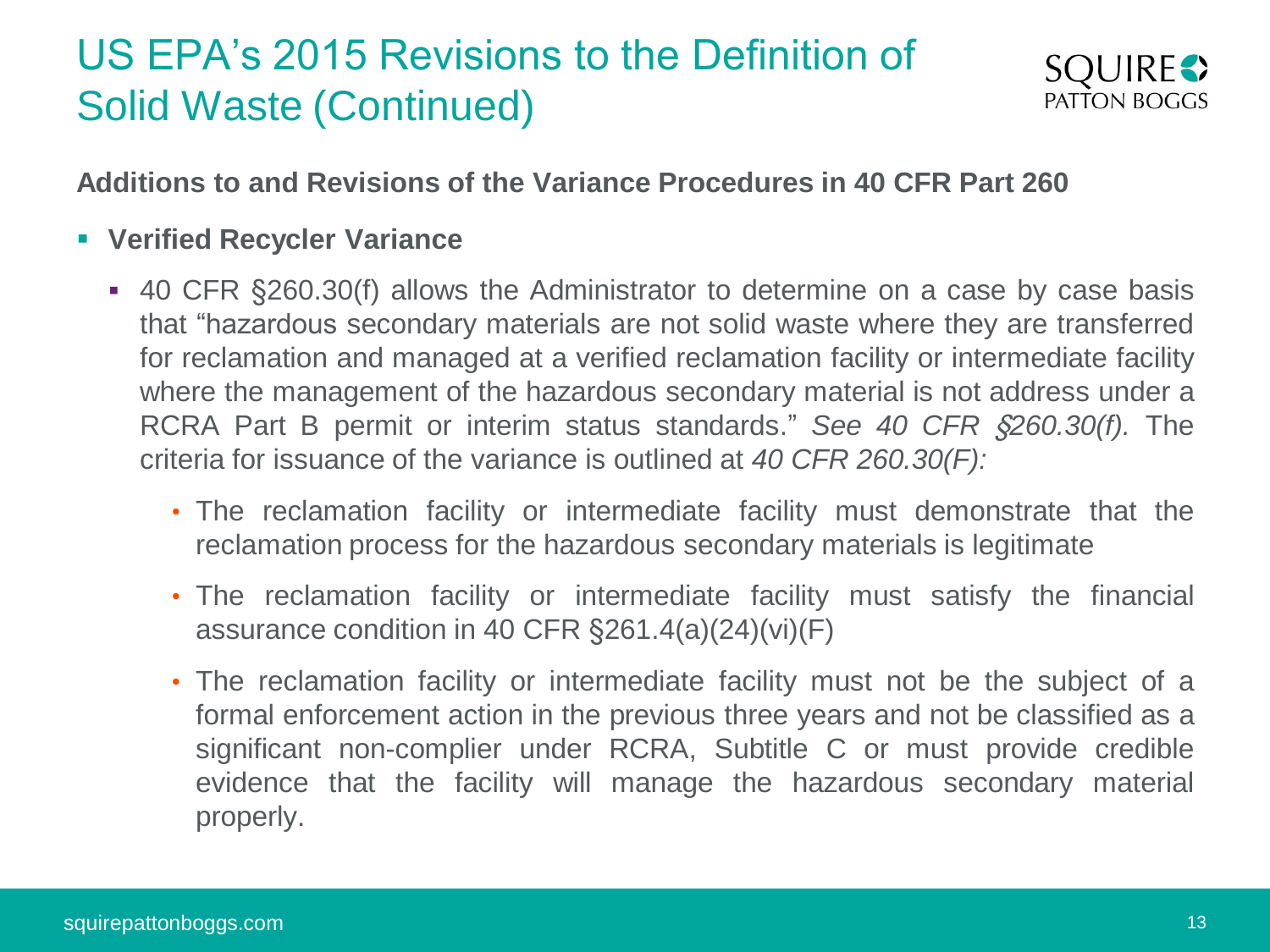

- The intermediate or reclamation facility must have the equipment and trained personnel needed to safely manage the hazardous secondary material and must meet the emergency preparedness and response requirements under 40 CFR part 261 Subpart M.
- If residuals are generated from the reclamation process, the reclamation facility must have the permits required (if an) to manage the residuals, have a contract with an appropriately permitted facility to dispose of the residuals or present credible evidence that the residuals will be managed in a manner that is protective of human health and the environment.
- The intermediate or reclamation facility must address the potential for risk to proximate populations from unpermitted releases of the hazardous secondary materials to the environment.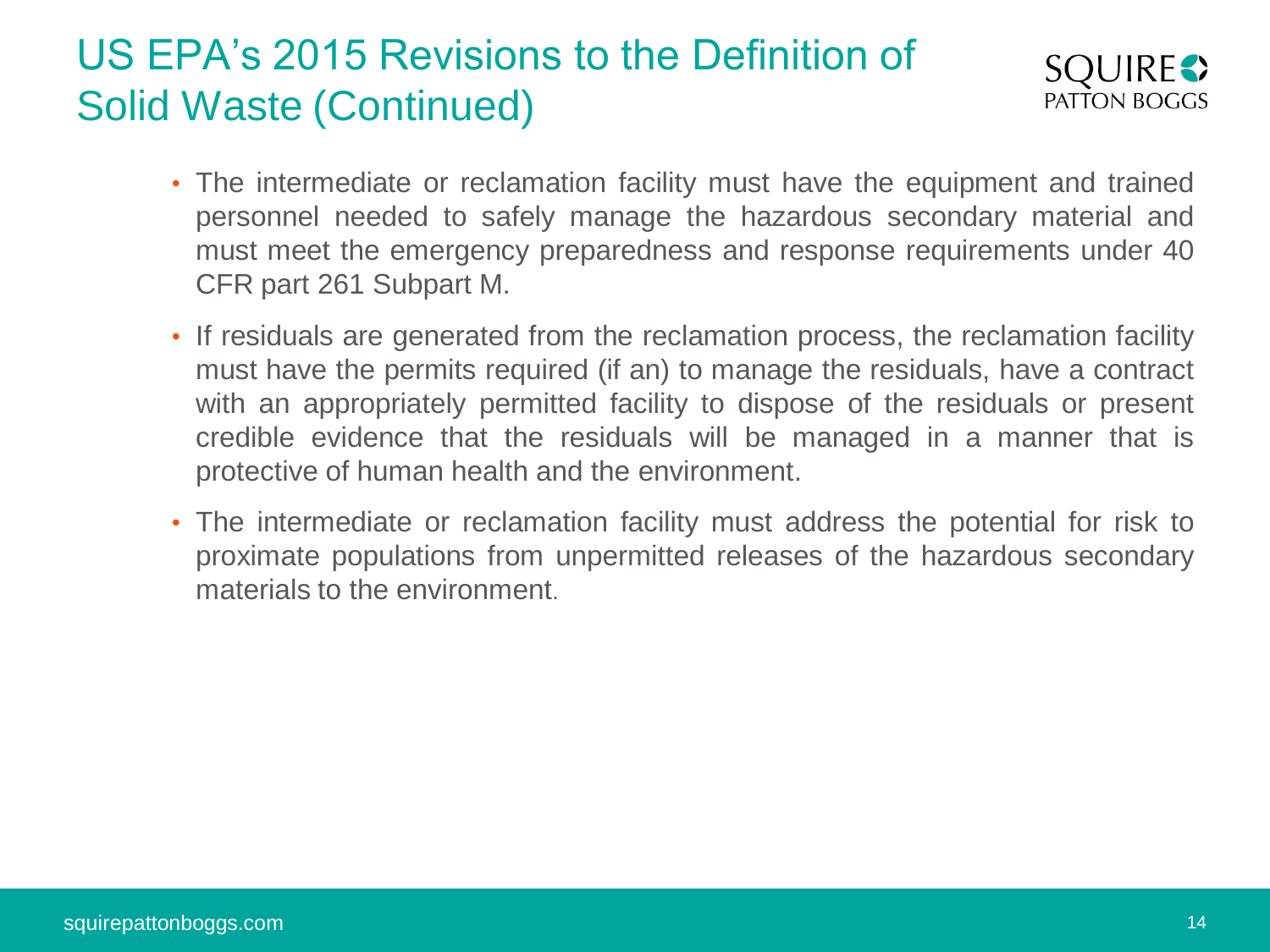

#### **Partial Reclamation Variance**

- The "partial reclamation" variance allows US EPA to grant a request for a variance from classifying as a solid waste those materials that that have been reclaimed but must be reclaimed further before reclamation is completed, if, after initial reclamation, the resulting material is commodity-like (even though it is not yet a commercial product and has to be reclaimed further ) based upon the considerations outline in the rule.
- To address the disparity in application of the criteria for issuance of the variance by authorized states, US EPA increased the stringency of the variance to assure that the partially reclaimed material is the subject of the inquiry as to whether the material is commodity like, rather than the end product of the reclamation process, and to eliminate the discretion afforded states by allowing consideration of "other factors."
- 40 CFR §260.31(c) now authorizes US EPA to grant a variance from classification as a solid waste those hazardous secondary materials that have been partially reclaimed but must be reclaimed further before recovery is completed, if the partial reclamation has produced a commodity-like material. The determination is based on whether the hazardous secondary material is legitimately recycled and the following criteria: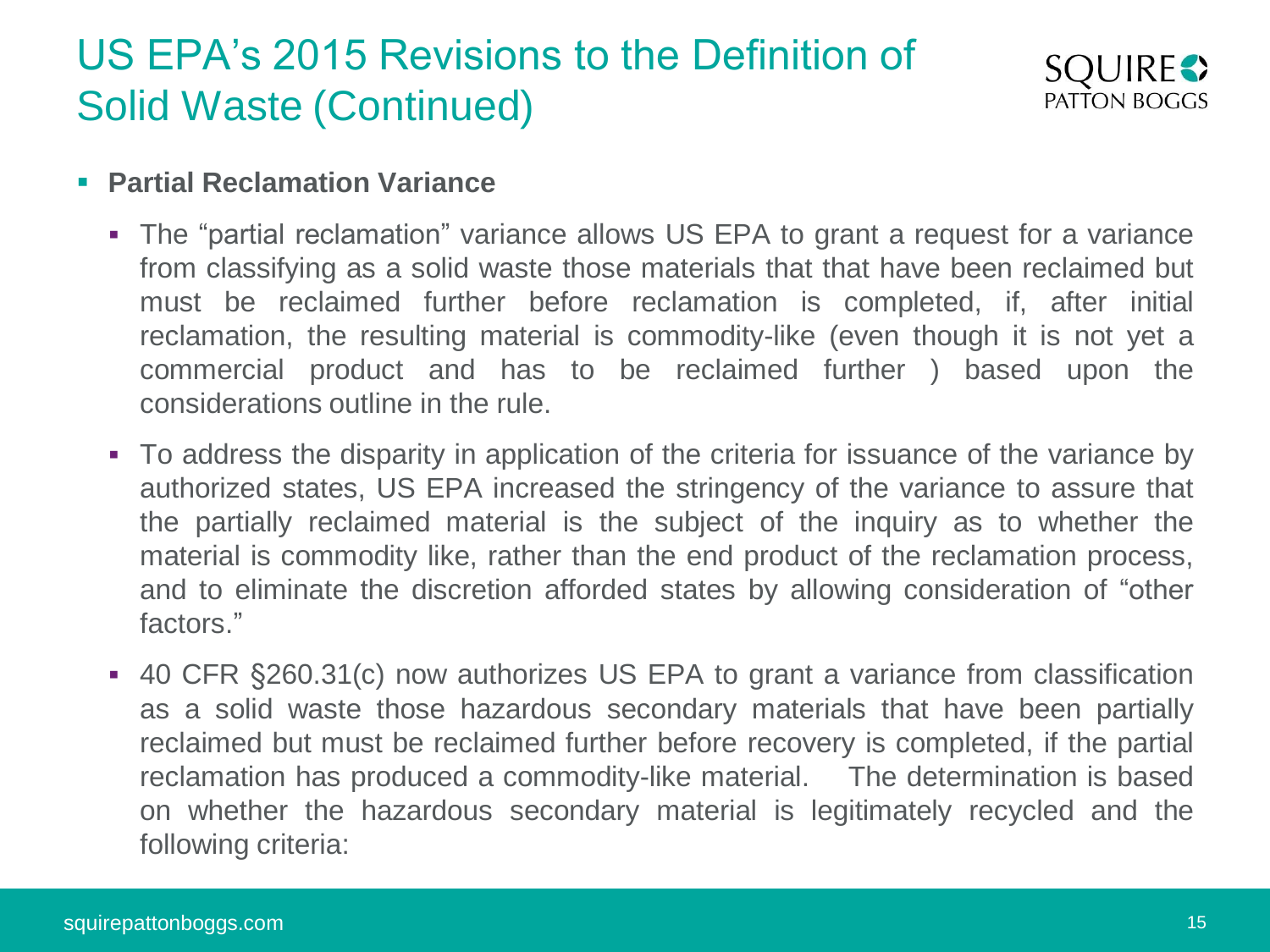

- Whether the degree of partial reclamation the material has undergone is substantial as demonstrated by using a partial reclamation process other than the process that generated the hazardous waste.
- Whether the partially-reclaimed material has sufficient economic value that it will be purchased for further reclamation.
- Whether the partially reclaimed material is a viable substitute for a product or intermediate produced from virgin or raw materials which is used in subsequent production steps.
- Whether there is a market for the partially-reclaimed material as demonstrate by known customers who are further reclaiming the material.
- Whether the partially-reclaimed material is handled to minimize loss.

#### **Effective Date**

 US EPA's 2015 revisions to the definition of solid waste were effective on July 13, 2015. *See 80 Fed. Reg. at 1703*.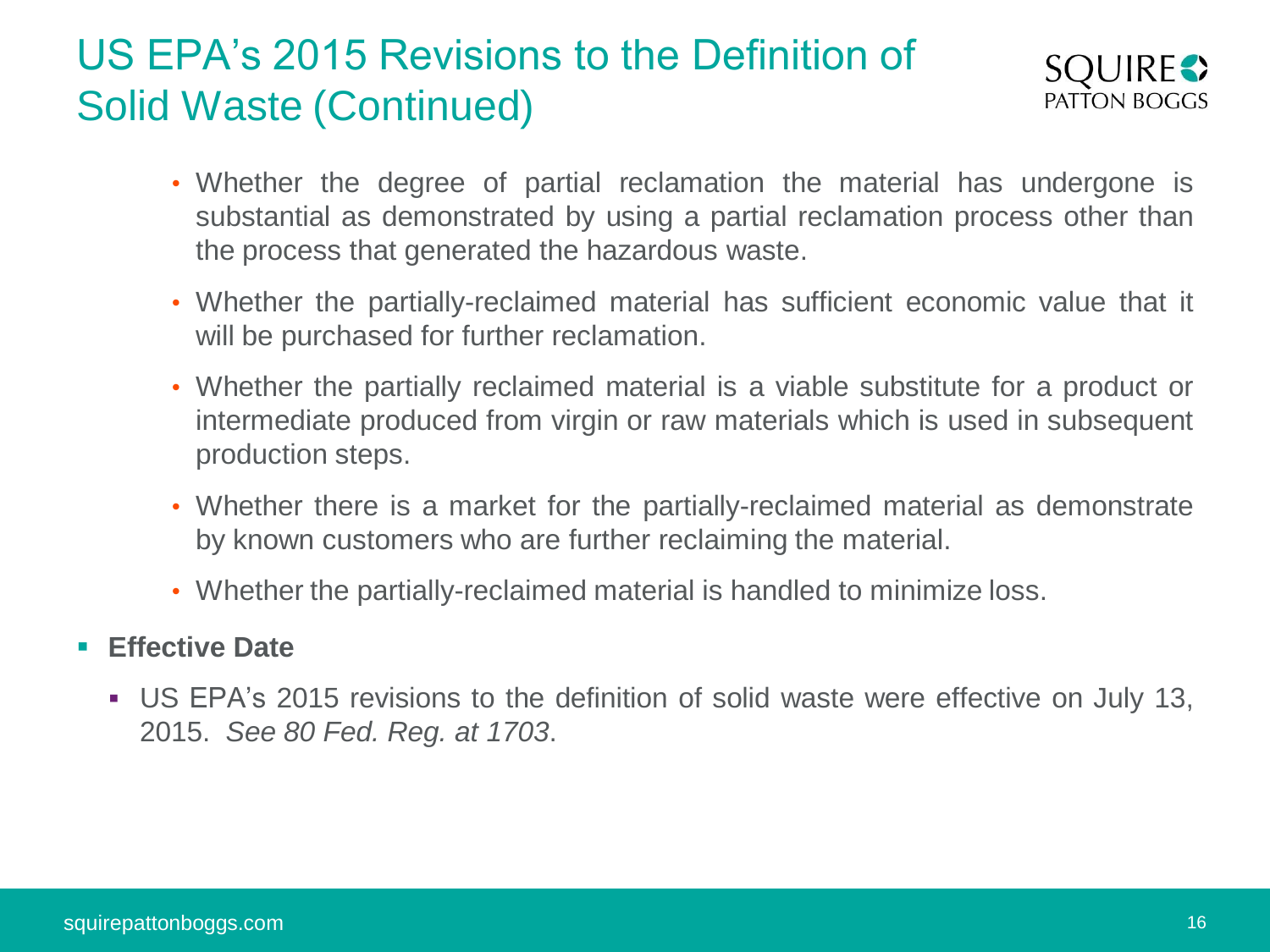

- **US EPA Guidance Issued to Date**
	- https://www.epa.gov/hwgenerators/final-rule-2015-definition-solid-waste-dsw
- **Challenge to the Final Rule**
	- Currently Pending Before the United States Court of Appeals for the DC Circuit
	- Oral Argument Schedule for November 3, 2016
- **State Program Implementation**
	- Because the exclusions to the definition of solid waste for hazardous secondary materials recycled by being reclaimed are less stringent than existing federal programs, authorized states are not required to adopt the exclusions.
	- However, the prohibition against sham recycling and associated revisions to the definition of legitimacy , the additional record keeping requirements in the speculative accumulation provision in 40 CFR §261.1(c)(8), the revisions to the standards and criteria for variances from classification as a solid waste are more stringent than the current federal hazardous waste program requirements. In these cases, authorized states will be required to modify their programs and adopt equivalent, consistent and no less stringent requirements.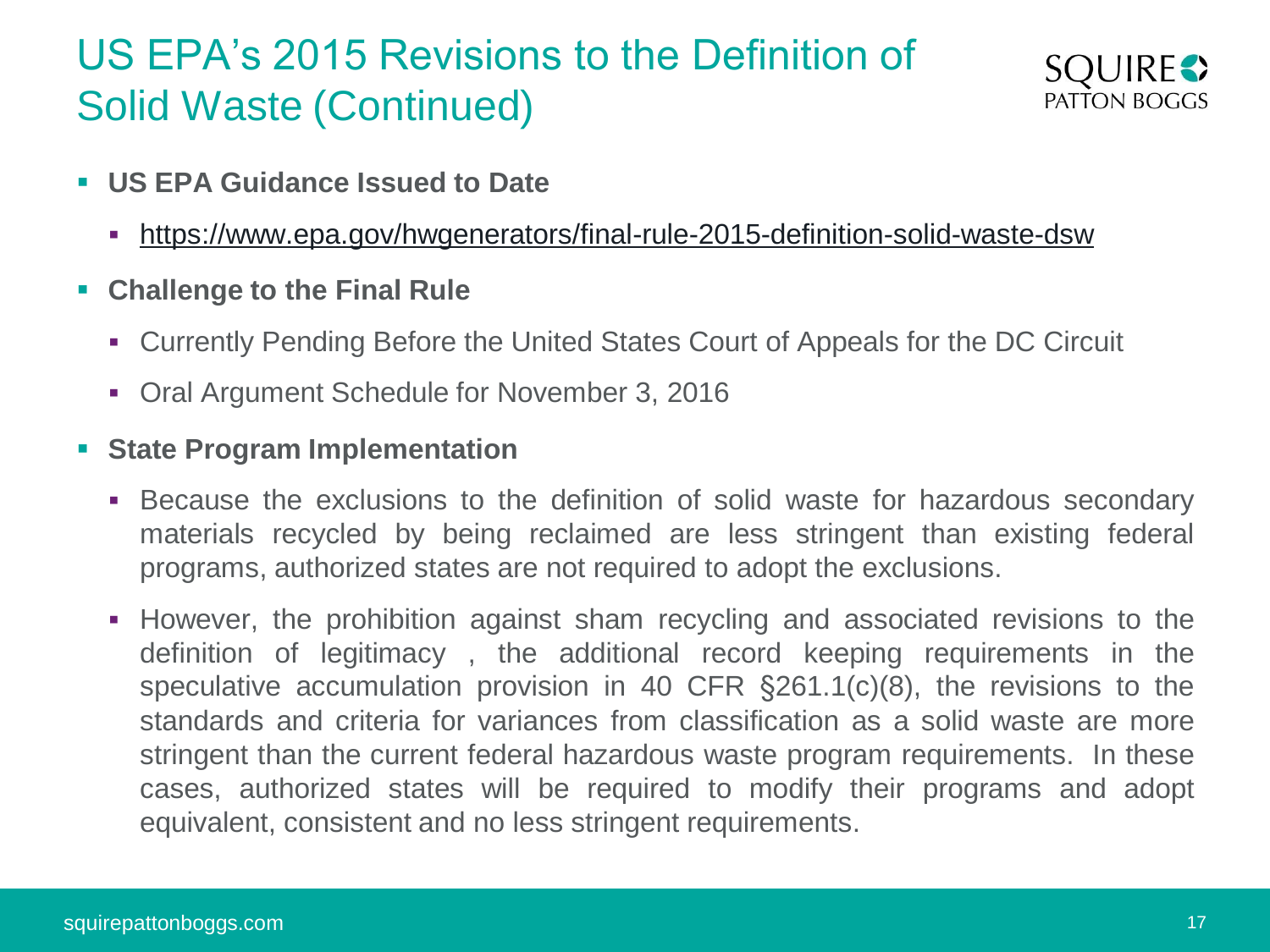

#### **Proposed Rule**

- The proposed rule published in the Federal Register September 25, 2015. *See 80 Fed. Reg. 57918 (September 28, 2015).*
- Comments were accepted by US EPA through December 24, 2015.

**Final Rule**

- The final rule signed by the Administrator on October 28, 2016, but has not yet been published in the Federal Register, although a pre-publication version of the final rule is available at https://www.epa.gov/hwgenerators/final-rule-hazardouswaste-generator-improvements.
- The final rule reflects a comprehensive update to the RCRA hazardous waste generator requirements. Over sixty (60) revisions or additions to the generator regulatory program intended to foster improved compliance in the identification and management of hazardous waste they generate.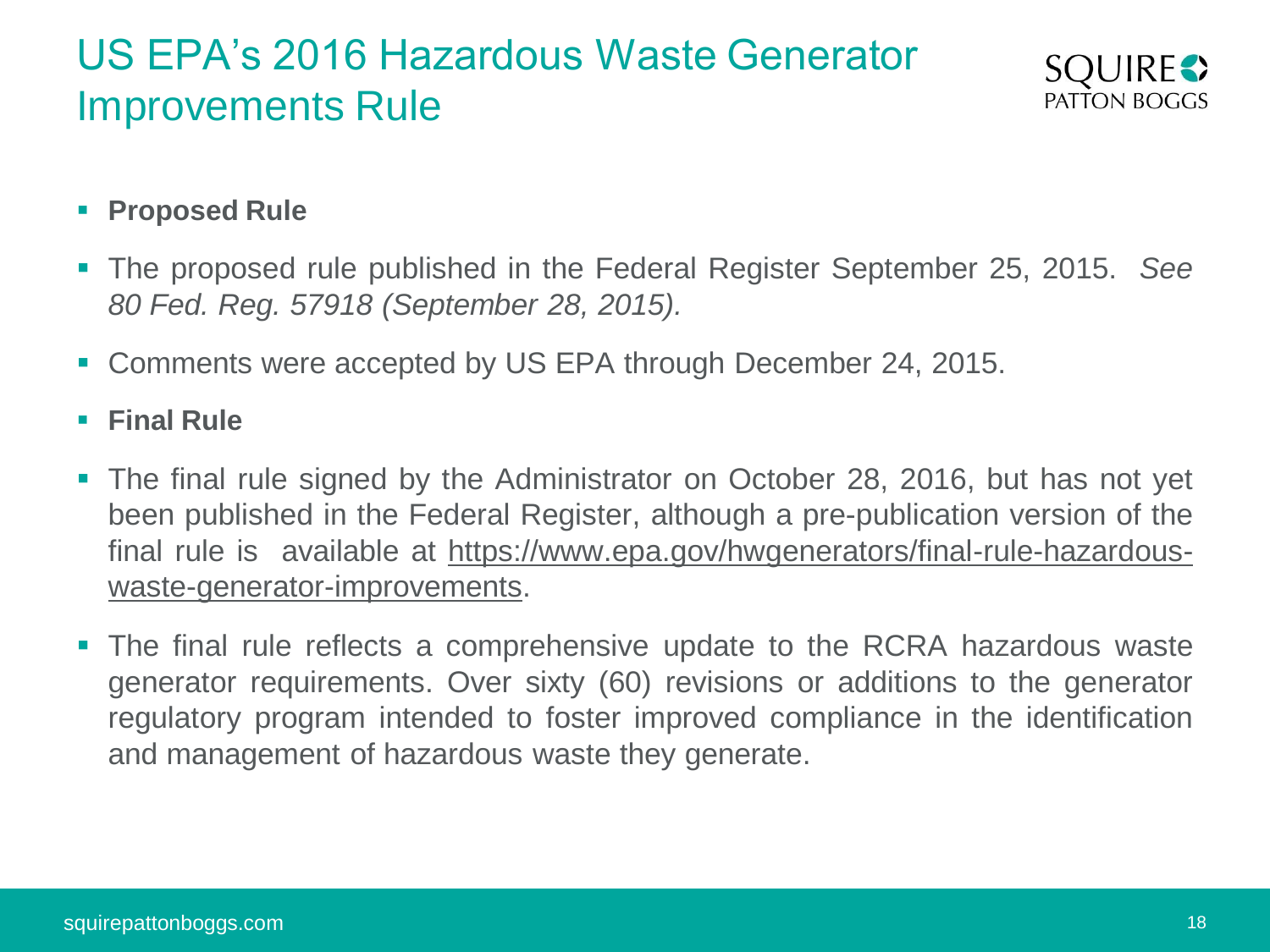

- Key provisions of the rule include:
	- Revisions to 40 CFR Part 260:
		- Outlines three categories of hazardous waste generators (very small quantity generators or "VSQGs", small quantity generators or "SQGs" and large quantity generators or "LQGs") and to define "acute hazardous waste" and "non-acute hazardous waste" for purposes of use in the definitions.
		- Adds definitions of the generator categories that expressly state which generator category would apply to hazardous waste generators that generate a combination of non-acute hazardous waste, acute hazardous waste, and/or residues from the cleanup of spills of acute hazardous waste in a calendar month.
		- Defines "central accumulation area" to mean any on-site hazardous waste accumulation area with hazardous waste accumulating in units subject to either 262.16 (for small quantity generators) or 262.17 (for large quantity generators).
	- Revisions to 40 CFR Part 261:
		- Add biennial reporting requirements for owners or operators of facilities that recycle hazardous waste without storing it.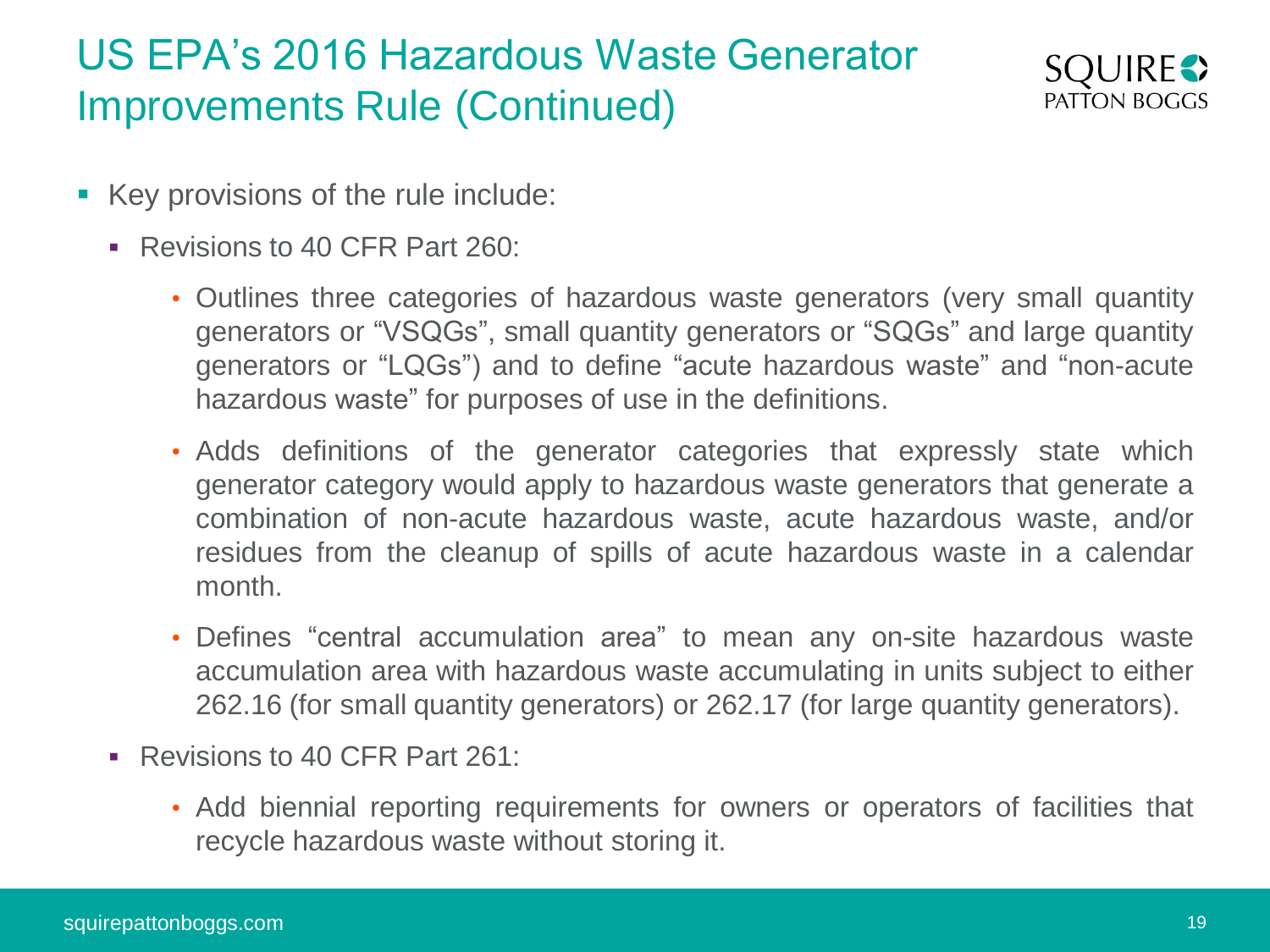

- Revisions to 40 CFR Part 262 to:
	- Clarify the waste determination requirements of 40 CFR §262.11
	- Require generators to determine their generator categories at 40 CFR §262.13
	- Define VSQG conditions for exemption at 40 CFR §262.14
	- Marking and labeling requirements for hazardous waste accumulated on site in containers and tanks as well as hazardous waste transporters that store containers of hazardous waste at transfer facilities and TSDFs that store containers of hazardous waste under the storage prohibition of the land disposal restrictions
	- Revisions to the requirements for satellite accumulation areas
	- Special requirements for ignitable and reactive wastes for LQGs
	- LQG closure requirements at 40 CFR §262.17(a)(8)
	- Documentation of inspections of waste accumulation units
	- Allowing VSQGs to send hazardous waste to LQGs under the control of the same person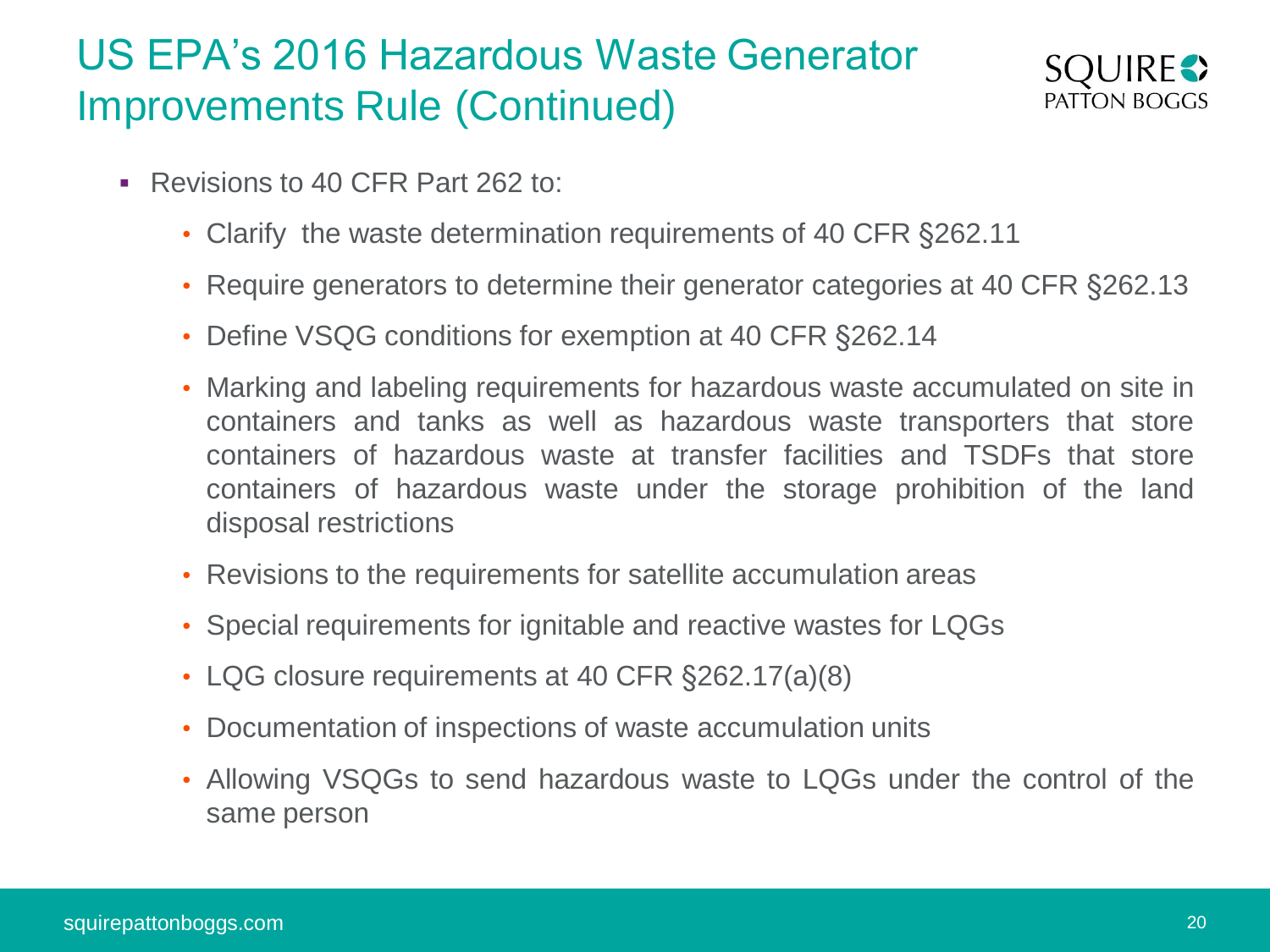

- US EPA identification numbers and re-notification requirements for small and large quantity generators
- Provision prohibiting generators from disposing of liquids in landfills
- Clarification of biennial reporting requirements
- Extending the time limit for accumulation under alternative requirements for laboratories owned by eligible academic entities at 40 CFR Part 262, Subpart K
- Deletion of Performance Track and Project XL regulations
- Addition to 40 CFR Part 262 for generators that temporarily change generator category as a result of an episodic event
- Preparedness, prevention and emergency procedures for SQGs and LQG
- Technical corrections and conforming changes
- Electronic tools to streamline hazardous waste reporting and recordkeeping requirements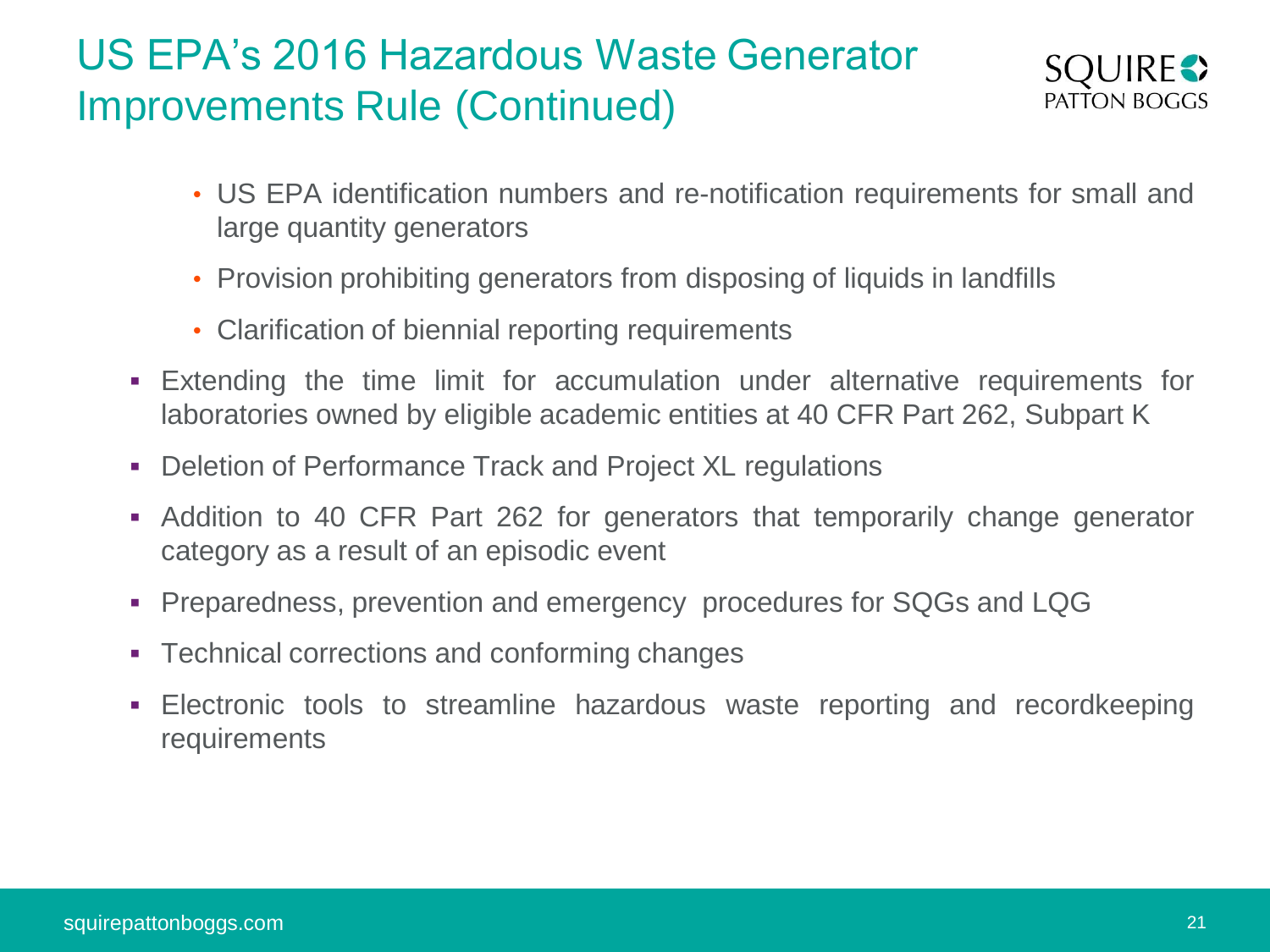

#### **Effective Date**

- The final rule will be effective at the federal level six months after publication in the Federal Register. Regarding state implementation:
	- Authorized states will be required to adopt those revisions that are more stringent than existing program requirements. These provisions of the final rule will not become effective in states authorized for the RCRA program until states have adopted the rule and become authorized for the new provisions.
	- Authorized states will not be required to adopt those provisions that are less stringent or no more or less stringent that existing program requirements.

#### **US EPA Guidance**

 US EPA sponsored webinars scheduled for November 30, 2016 and December 5, 2016 at https://clu-in.org/conf/tio/hwgenerators/.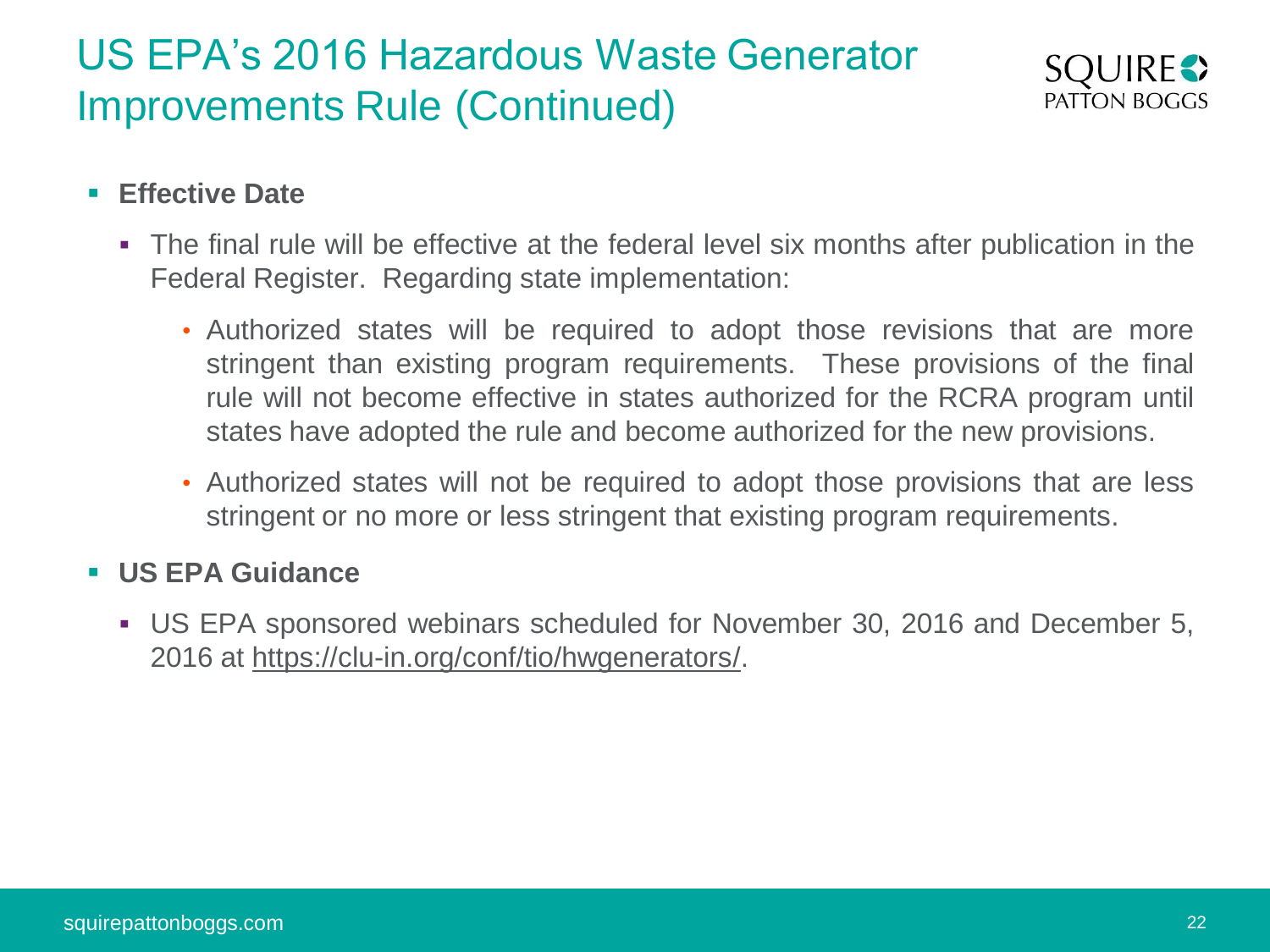#### US EPA's 2016 Hazardous Waste Export-Import Revisions Final Rule



#### **Proposed Rule**

- Proposed rule published in the Federal Register on October 29, 2015*. See 80 Fed. Reg. 63284 (October 29, 2015*)
- Comments received through December 15, 2015

#### **Final Rule**

- Final rule signed by the Administrator on October 28, 2016, but not yet published in the Federal Register, although a pre-publication version of the final rule is available at https://www.epa.gov/hwgenerators/final-rule-hazardous-waste-exportimport-revisions
- Key provisions of the final rule: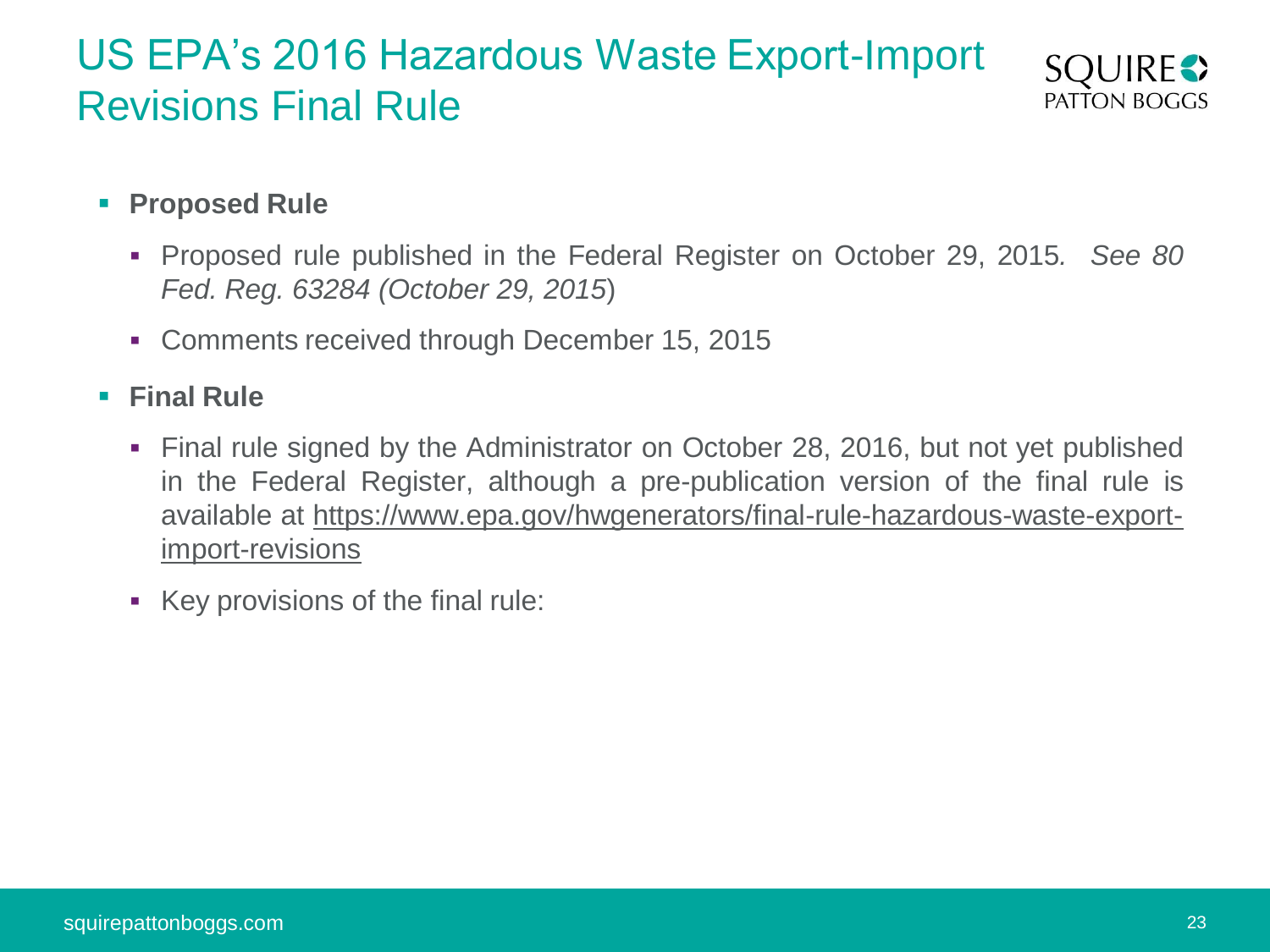# US EPA's 2016 Hazardous Waste Export-Import Revisions Final Rule (Continued)



- Making existing import and export related requirements more consistent with the current import-export requirements for shipments between members of the Organization of Economic Cooperation and Development ("OECD");
- Enables electronic submittal to US EPA of all import and export related documents; and
- Enables electronic validation of consent in the Automated Export System (AES) for export shipments subject to RCRA export consent requirements prior to exit.

#### **Effective Date**

 The final rule is effective in all states on December 31, 2016, although implementation will be phased in.